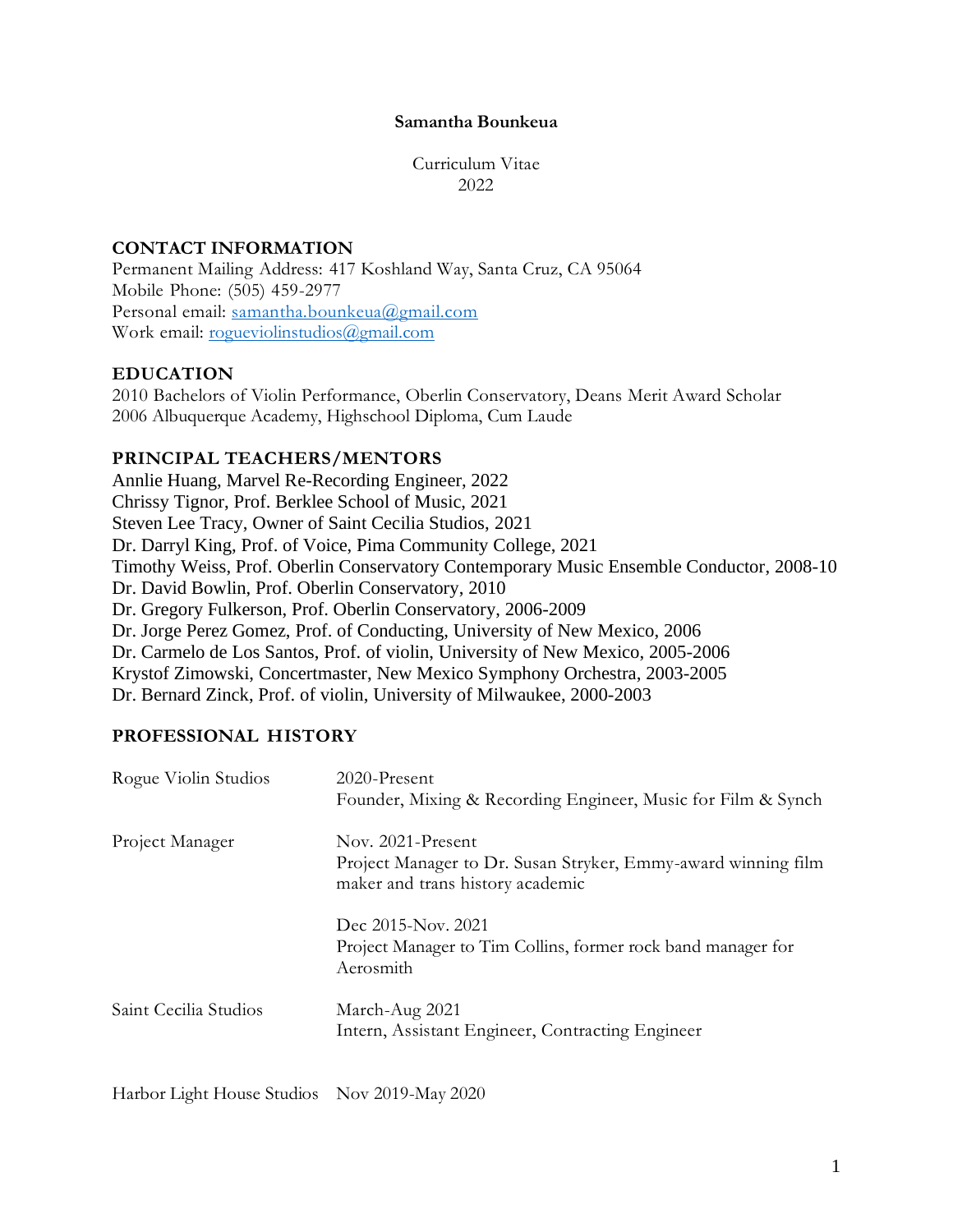Start-up Founder and 2nd Place FORGE Business Incubator Finalist

Our Place Clubhouse 2012-2015

Psych-Social Rehab Specialist

## **MUSIC FESTIVALS**

Linus Lerner San Luis Opera Festival 2015, 2016 & 2017

Southern Arizona Symphony Tour 2016

7th Annual Flagstaff Hullaballoo Festival 2016

Tucson Folk Festival 2014

International Folk Festival 2011

Garth Newel Chamber Music Festival 2008

Colorado College Summer Music Festival 2008

Britten-Pears New Music Festival 2008

Tuscia Opera Festival 2007

Indiana University String Academy 2004

Albuquerque Chamber Music Festival 2003

#### **RECORDINGS**

"Oceans" for LuftBassoons (TBD) Etudes, RogueViolin Solo EP (2021) San Luis, Mexico

Gramado, Brazil

Flagstaff, AZ

Tucson, Arizona

Billingham, UK

Warm Springs, VA

Lafayette, CO

Aldeburgh, UK

Viterbo, Italy

Bloomington, IN

Albuquerque, NM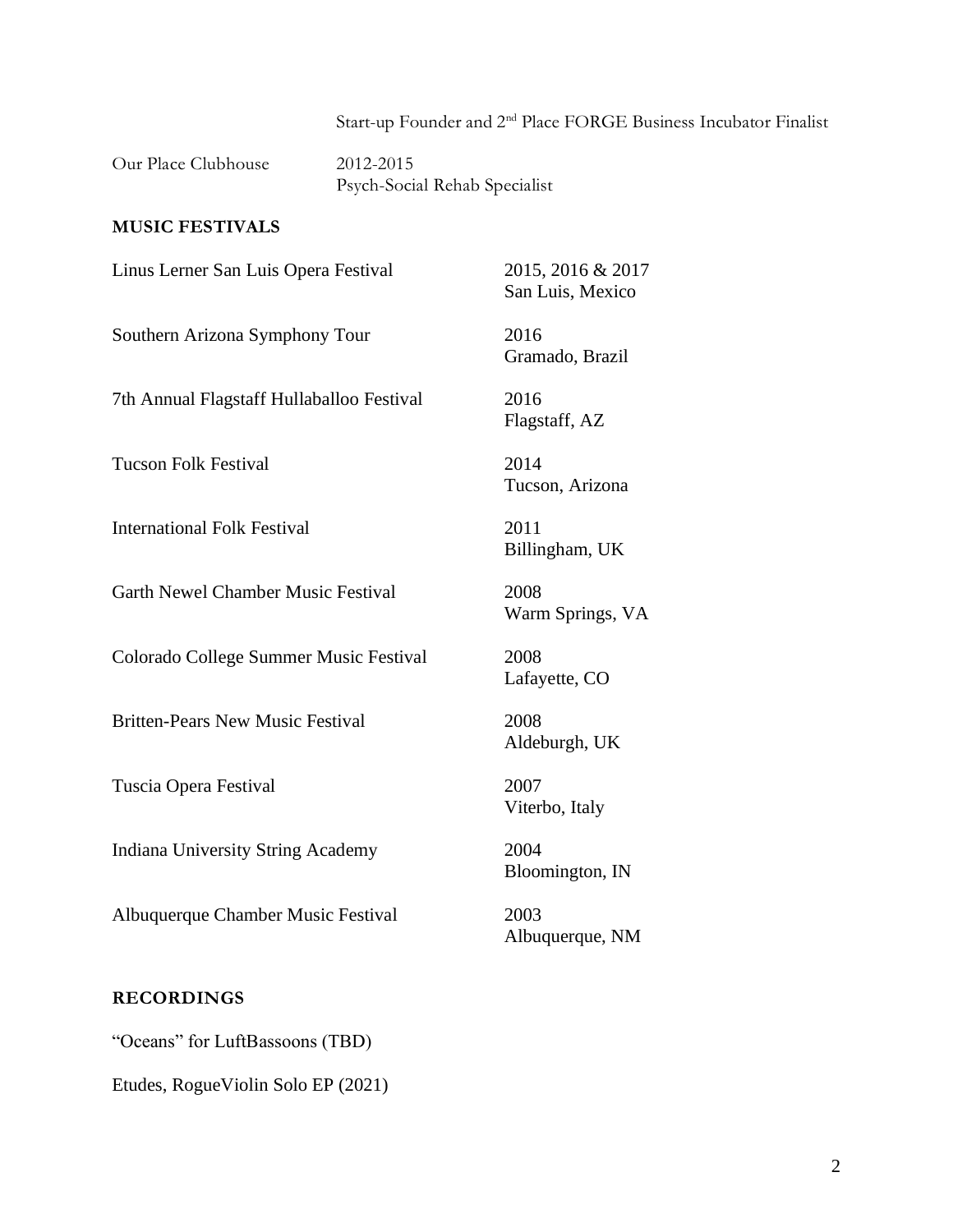Glass Bottle Heart, Sapphocracy Single Release (2020)

Much Ado About Nothing, Rogue Theatre (2019)

Chris Black: Lullabies & Nightmares (2017)

Chris Black: Cooper Must Die (2017)

Black Medicine: Monsoon Rain (2017)

Half-Broke Town, Live on KXCI (2016)

Jimmy Carr and the Awkward Moments: A Beautiful Melody (2015)

ChamberLab Buster Keaton DVD (2014)

Antler Room (2014)

Sergio Mendoza y la Orkesta (2014)

AIR Yolanda Kondonassis, harp and Oberlin 21 (2008)

Oberlin Conservatory Orchestra at Carnegie (2007)

### **NOTABLE WORKS & PERFORMANCES**

### 2021

Sun | Sun Directors Choice Selection September 2021 Supernova Regeneration Feature Program Denver, Colorado Collaboration w/ Cyane Tornatzky Sun | Sun Official Selection Oct, 2021 Kerala Short Film Festival Kerala, India [Etudes, Solo EP Release](https://www.youtube.com/playlist?list=PLXUeYpueB8wxW0i52JPqnHKajBq3IjPbr) June 2021 Rogue Violin Studios, Tucson, AZ Creation In Isolation, Groundworks Art Show April 10, 2021

[The Grief Manuscript Premiere](https://youtu.be/j71Y4cEnaqQ) March 13, 2021

Blacklidge Community Collective, Tucson, AZ Featuring "The Grief Manuscript"

Directed, produced, composed for multi-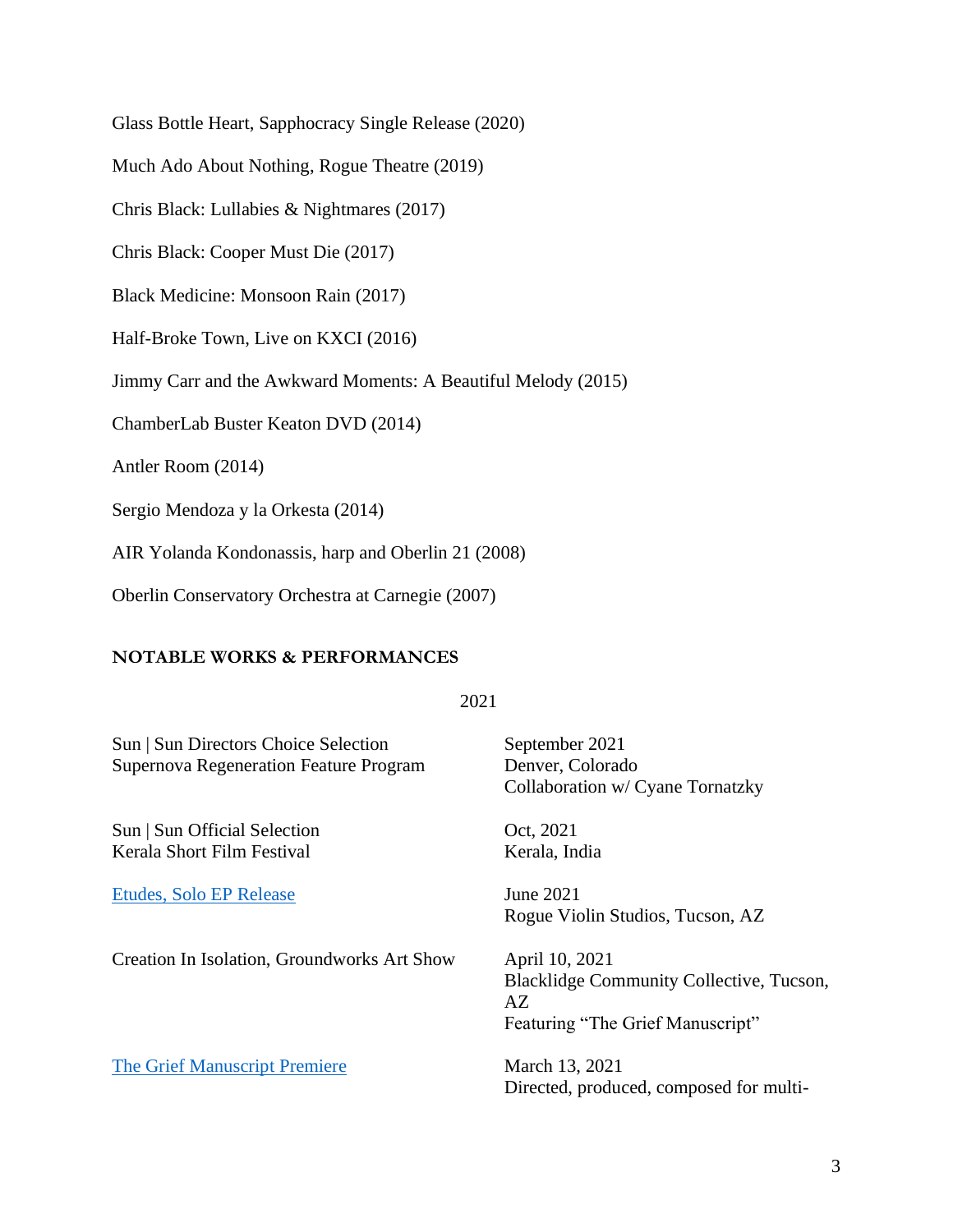|                                          | media collaboration w/ Frankie Rollins &<br>Cyane Tornatzky & other artists                                                                                                                |
|------------------------------------------|--------------------------------------------------------------------------------------------------------------------------------------------------------------------------------------------|
| "Wald Tellurian" Dance Premiere          | Jan 24-25 <sup>th</sup> , 2021<br><b>Breaking Ground Contemporary Dance</b><br>Festival, Tempe Center for the Arts, AZ<br>10-minute commissioned work from<br><b>Hawkins Dance Company</b> |
| "Oceans" Bassoon Quartet Premiere        | Jan 3-10, 2021<br>Commissioned work from LuftBassoons<br>selected for premiere at the International<br>Meg Quigley Vivaldi Symposium                                                       |
| 2020                                     |                                                                                                                                                                                            |
| "Psalm of Sappho" Single & Music Video   | <b>July 2020</b><br>Rogue Violin Studios, Tucson, AZ                                                                                                                                       |
| A Little Wish                            | <b>July 2020</b><br>Rogue Violin Studios, Tucson, AZ<br>Stop motion and composition release                                                                                                |
| <b>Letting Go</b>                        | April 2020<br>Rogue Violin Studios, Tucson AZ<br>Stop motion and composition release                                                                                                       |
| 2019                                     |                                                                                                                                                                                            |
| <b>Glass Bottle Heart</b>                | Oct 2019<br>Tucson, AZ<br>Single release w/ Sapphocracy, song writer,<br>co-producer, violinist                                                                                            |
| Tentacle Palace Los Angeles Solo Debut   | Sept 28, 2019<br>Tentacle Palace, Los Angeles<br>Abelton Live-based original solo violin loop<br>performance, invitation from sound artist<br><b>Heather Gray</b>                          |
| Loops: An Exploration of Solo Loop Music | July 7, 2019<br>Che's Lounge, Tucson, AZ                                                                                                                                                   |
|                                          |                                                                                                                                                                                            |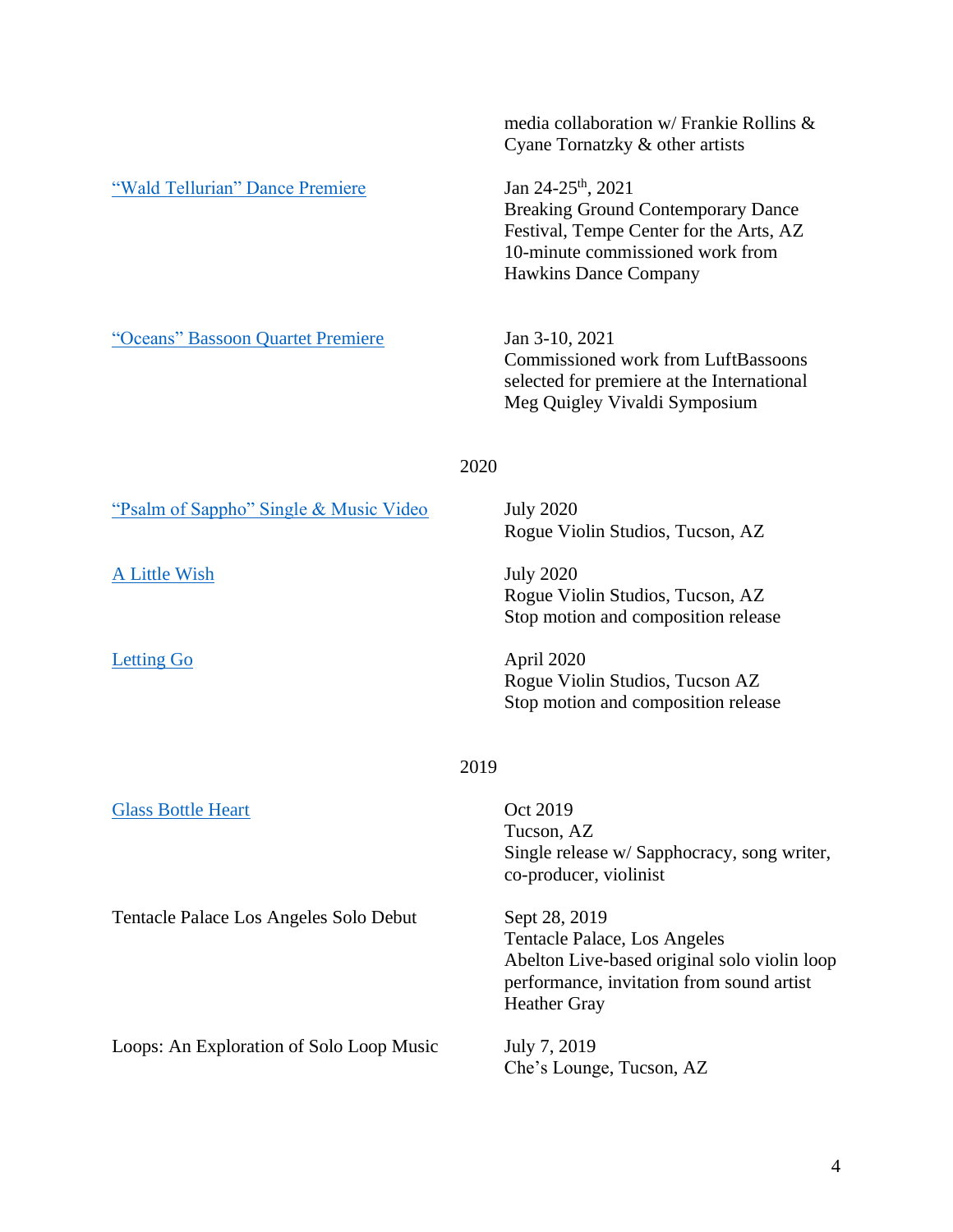|                                  | Abelton Live-based original solo violin loop<br>performance.                                                                                                                                                                                                                        |
|----------------------------------|-------------------------------------------------------------------------------------------------------------------------------------------------------------------------------------------------------------------------------------------------------------------------------------|
| Synesthesia                      | March 30, 2019<br>Hotel Congress, Tucson, AZ<br>Original music by Chris Black with live<br>painting from nationally esteemed muralist,<br>Joe Pagec                                                                                                                                 |
| <b>Titanic Music Video</b>       | Feb 26, 2019<br>Tucson, AZ<br>Featured appearance in singer/songwriter<br>Katie Haverly's music video release, a<br>project aimed at empowering female artists                                                                                                                      |
| San Francisco Poetry Brothel     | Feb 13, 2019<br>The Great Northern, San Francisco, CA<br>Headlining performer alongside Kristen<br>Nelson at nationally curated performance<br>project                                                                                                                              |
| The Length of This Gap Tour      | Feb 9-16, 2019<br>West coast tour<br>Composed music for violin & electric<br>pedals/performed on one-week tour<br>alongside poet and author Kristen Nelson.                                                                                                                         |
| Dykes, Young & Rogue Darlings    | Feb 3, 2019<br>Tucson, AZ<br>Wrote, composed and produced<br>performance art show hosted by literary arts<br>non-profit Casa Libre incorporating violin,<br>poetry, vocals, set and light design with<br><b>Abelton Live</b>                                                        |
| <b>Sarah Hennies "Contralto"</b> | Feb 1, 2019<br>Museum of Contemporary Art, Tucson, AZ<br>Lead performer for Tucson premiere of<br>esteemed avant-garde composer, Sarah<br>Hennies, "Contralto" – composition for<br>ensemble and video based on sound<br>samples, interviews and footage of trans<br>voice training |
| "Much Ado About Nothing"         | Jan 2-28, 2019<br>The Rogue Theatre, Tucson, AZ                                                                                                                                                                                                                                     |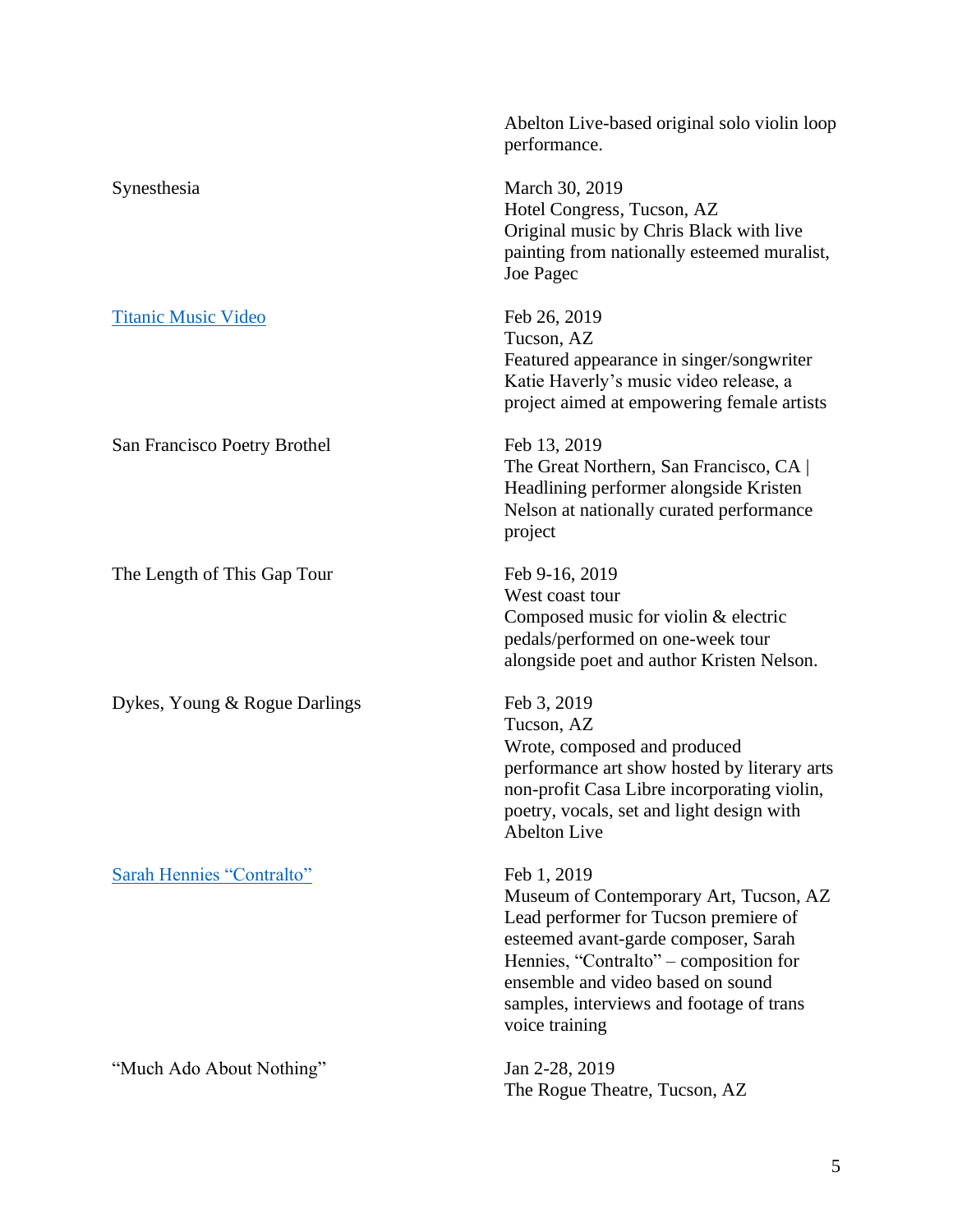|                                     | Featured soloist with month long<br>professional Shakespeare production,<br>original score by composer/pianist Russel<br>Ronnenbaum                                                                                                                                                                                                                                    |
|-------------------------------------|------------------------------------------------------------------------------------------------------------------------------------------------------------------------------------------------------------------------------------------------------------------------------------------------------------------------------------------------------------------------|
| <b>Lucky Devils Band Showcase</b>   | Jan 21, 2019<br>Hotel Congress. Tucson, AZ<br>Featured as both a classical duo performer<br>(violin and cello/string quartet) and plugged-<br>in stage performer for showcase line-up                                                                                                                                                                                  |
| 2018                                |                                                                                                                                                                                                                                                                                                                                                                        |
| Messiah Sing-In                     | Dec 3, 2018<br>Christ Community Church, Tucson, AZ<br>Guest concert master for performance of<br>Handel's "Messiah" for over 800<br>community members                                                                                                                                                                                                                  |
| Naim Amor Holiday Market Opening    | Nov 16, 2018<br>Tucson Museum of Art, Tucson, AZ<br>Stage performance and film shoot with<br>Naim Amor alongside Calexico drummer,<br>John Covertino                                                                                                                                                                                                                   |
| <b>Binational Encuentro</b>         | Oct 19, 2018<br>MSA Annex Stage, Tucson, AZ<br>Soundscape musician/composer for<br>international performance artist Nina<br>Yhared's performance of "Sugar Stains"<br>discussing the female migration experience<br>crossing the Mexican border; worked with<br>original field recordings of sugar on<br>corrugated metal, produced and manipulated<br>in Abelton Live |
| The Length of This Gap Book Release | Sept 1, 2018<br>Cirque Roots, Tucson, AZ<br>Collaborative performance; composed and<br>set poems from Kristen Nelson's Length of<br>This Gap to music, performed alongside<br>Erin Henderson and silk aerialist Joanna<br>Smith                                                                                                                                        |
| <b>Kiss the Sun</b>                 | June 19, 2018<br>Hotel Congress, Tucson, AZ                                                                                                                                                                                                                                                                                                                            |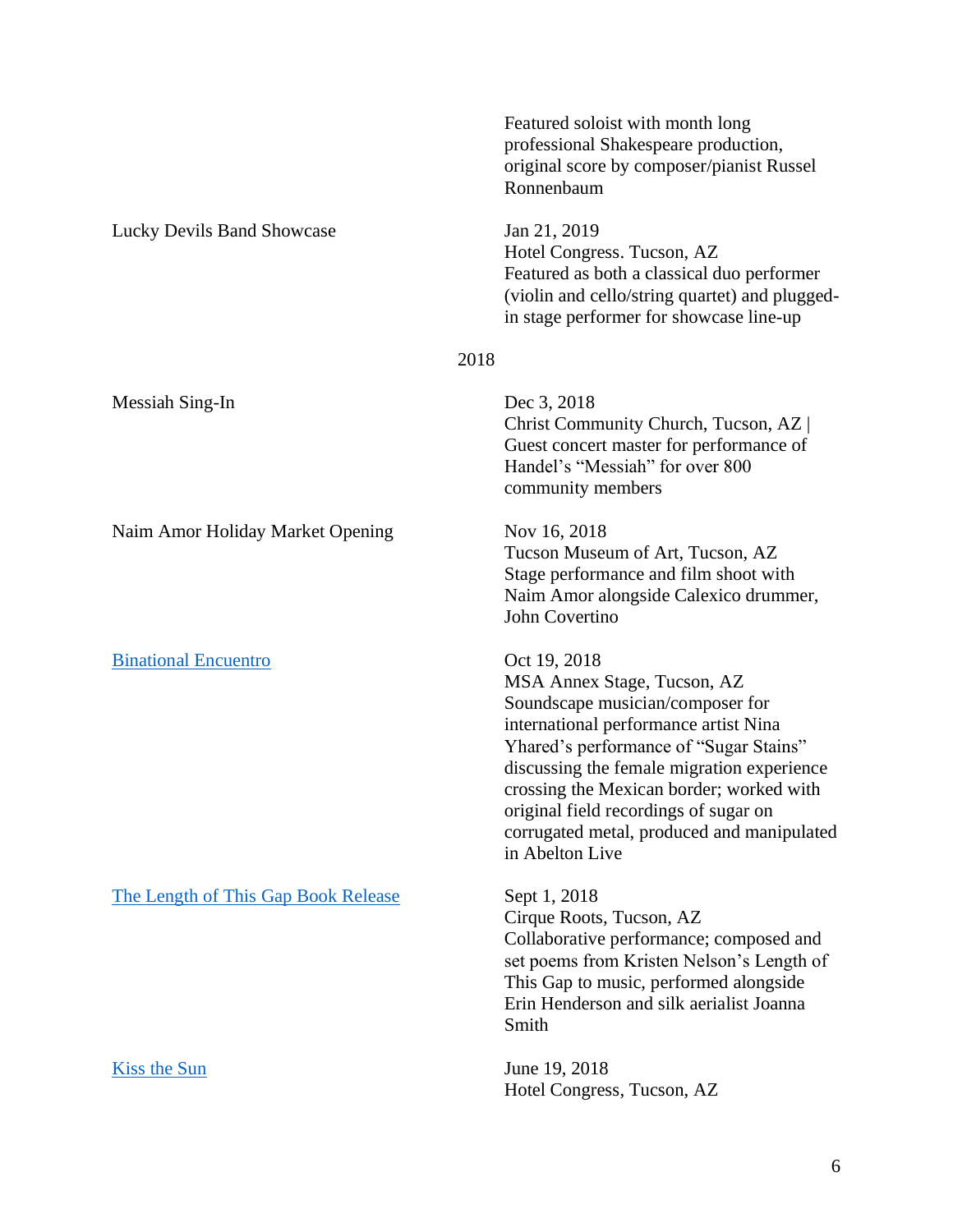|                                            | Invited guest performer with Phoenix, AZ<br>girl rock band, Kiss the Sun                                                                                                                                                                                 |
|--------------------------------------------|----------------------------------------------------------------------------------------------------------------------------------------------------------------------------------------------------------------------------------------------------------|
| <b>Dreamcatcher Festival</b>               | Aug 19, 2018<br>La Cocina, Tucson, AZ<br>Featured headlining performer for fundraiser<br>for queer youth and the Colby Olsen<br>Foundation                                                                                                               |
| Tucson Electric Street Car 4th Anniversary | July 28, 2018<br>Tucson, AZ<br>Live featured performance with Jimmy Carr<br>& the Awkward Moments performing on a<br>moving streetcar around downtown Tucson                                                                                             |
| Jimmy Carr Opener for Larry & His Flask    | June 8, 2018<br>Hotel Congress, Tucson, AZ<br>Performer w/ Jimmy Carr & the Awkward<br>Moments opening for celebrated and<br>esteemed touring band                                                                                                       |
| Carlos Arzate Album Release                | April 7, 2018<br>Hotel Congress, Tucson, AZ<br>Invited guest violinist for CD release show<br>of esteemed singer/songwriter Carlos Arzate                                                                                                                |
| <b>Half-Broke Town</b>                     | Feb 3, 2018<br>Hotel Congress, Tucson, AZ<br>Songwriter and performer for headlining<br>band on Saturday night lineup                                                                                                                                    |
| 2017                                       |                                                                                                                                                                                                                                                          |
| Book Release "Sometimes I Gets Lost"       | Dec 14 <sup>th</sup> , 2017<br>Exo Bar, Tucson,<br>Featured performer and composer for<br>Kristen Nelson's poetry chapbook release                                                                                                                       |
| <b>Agenda Session</b>                      | Jan 15, 2017<br>Flycatcher, Tucson, AZ<br>Organized, promoted and performed at a<br>social justice benefit performance featuring<br>nonprofit guest speakers and discussion<br>forums from Iskashittaa (works with<br>refugees) and Emerge! Center Again |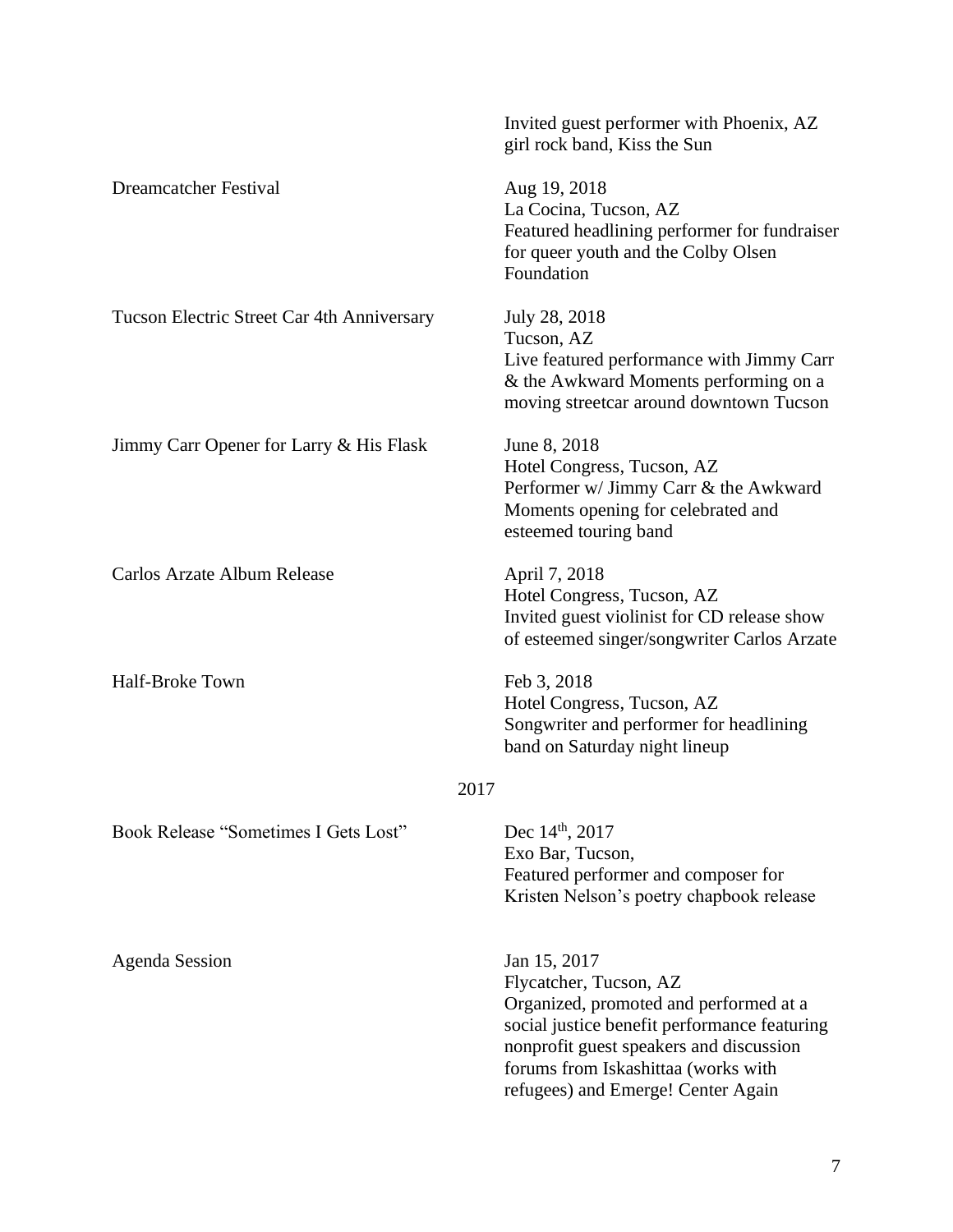|                                     | Domestic Abuse with special guest violin<br>and Syrian refugee, Fadi Iskandar                                                                                                                                                                                                                                                                                                                                                          |
|-------------------------------------|----------------------------------------------------------------------------------------------------------------------------------------------------------------------------------------------------------------------------------------------------------------------------------------------------------------------------------------------------------------------------------------------------------------------------------------|
| Ladytowne Live                      | Nov 8, 2017<br>Hotel Congress, Tucson, AZ<br>Featured performer with Half-Broke Town<br>on local advocacy and dialogue show with<br>host Ladytowne                                                                                                                                                                                                                                                                                     |
| Chamber XV                          | Oct 12, 2017<br>Hotel Congress, Tucson, AZ<br>Performed at and premiered an original<br>string quartet composition alongside other<br>new works from local composers                                                                                                                                                                                                                                                                   |
| 2016                                |                                                                                                                                                                                                                                                                                                                                                                                                                                        |
| "Generation Y-Me"                   | Oct 29, 2016<br>Olivier Mosset's Art Studio, Tucson, AZ<br>Curated and performed at a multimedia art<br>show featuring fourteen millennial artists as<br>an introspective of millennial creative<br>process; underwritten by former Tucson<br>Museum of Contemporary Art director,<br>Elizabeth Cherry; hung at the private studio<br>of internationally recognized conceptual<br>artist, Olivier Mosset; approx. 250 in<br>attendance |
| <b>Artifacts Dance Performance</b>  | March 7, 2016<br>Temple of Music and Art, Tucson, AZ<br>Guest soloist with small chamber quintet<br>performance with choreography from<br><b>Artifact Dance</b>                                                                                                                                                                                                                                                                        |
| "By the Bog of Cats" by Marina Carr | January 2016<br>The Rogue Theatre, Tucson, AZ<br>Featured on-stage performer for month long<br>professional theatre production; original<br>music by Jake Sorgen                                                                                                                                                                                                                                                                       |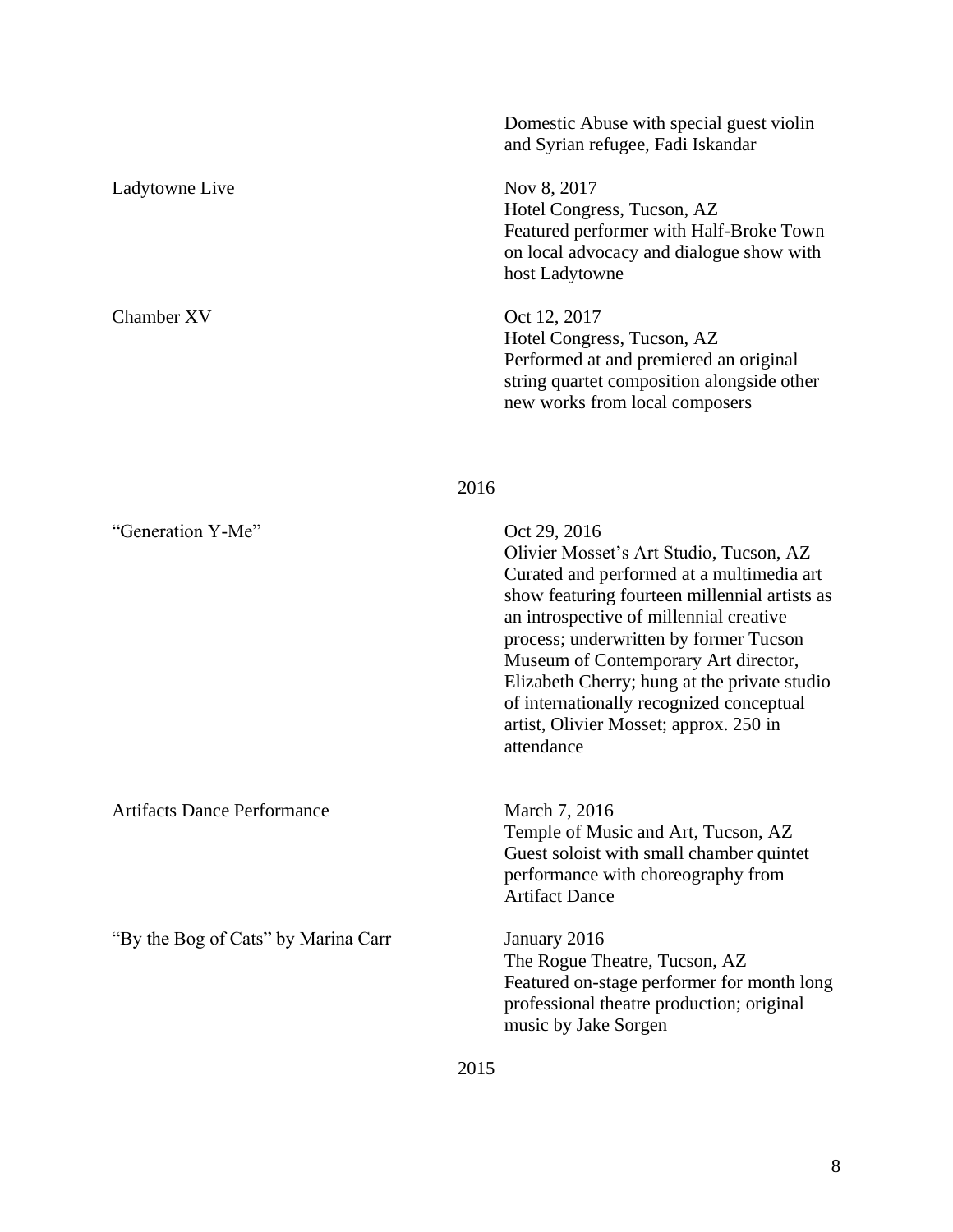| <b>Rebirth Brass Band, Opener</b>            | May 20, 2015<br>The Rialto, Tucson, AZ<br>Opening act for Rebirth Brass Band with<br>Jimmy Carr & the Awkward Moments                                                                                      |
|----------------------------------------------|------------------------------------------------------------------------------------------------------------------------------------------------------------------------------------------------------------|
| Open Embodiments and Somatechnics Conference | April 15-18, 2015<br>Tucson, AZ<br>Accepted applicant and performer of<br>international conference on embodiment;<br>composed and choreographed performance<br>art violin and voice study w/ Katie Haverly |
| ChamberLab: Buster Keaton                    | Feb 28, 2015<br>Fox Theatre, Tucson, AZ   Feb 28   Concert<br>master for live screening of Buster Keaton's<br>"The General" with new original score<br>compositions                                        |
| 2014                                         |                                                                                                                                                                                                            |
| Church of Beethoven                          | June 2014<br>Maker House, Tucson, AZ<br>Collaborative performance of original and<br>arranged compositions alongside queer poet,<br>Kristen Nelson and ChamberLab founder,<br>Chris Black                  |
| Casa Libre Gala                              | Feb 22, 2014<br>YWCA, Tucson, AZ<br>Headlining Performer w Tere Fowler<br>Chapman 10th Anniversary Gala for Casa<br>Libre                                                                                  |
| 2013                                         |                                                                                                                                                                                                            |
| Opener for Sergio Mendoza                    | Dec 28, 2013<br>Crescent Ballroom, Phoenix, AZ<br>Performer with Tango Rosano opening for<br>internationally renowned group Sergio<br>Menoza                                                               |
| <b>Tucson Great Cover-Up</b>                 | Dec 13, 2013<br>Hotel Congress, Tucson, AZ<br>Nick Cave covers arranged by ChamberLab<br>founder Chris Black                                                                                               |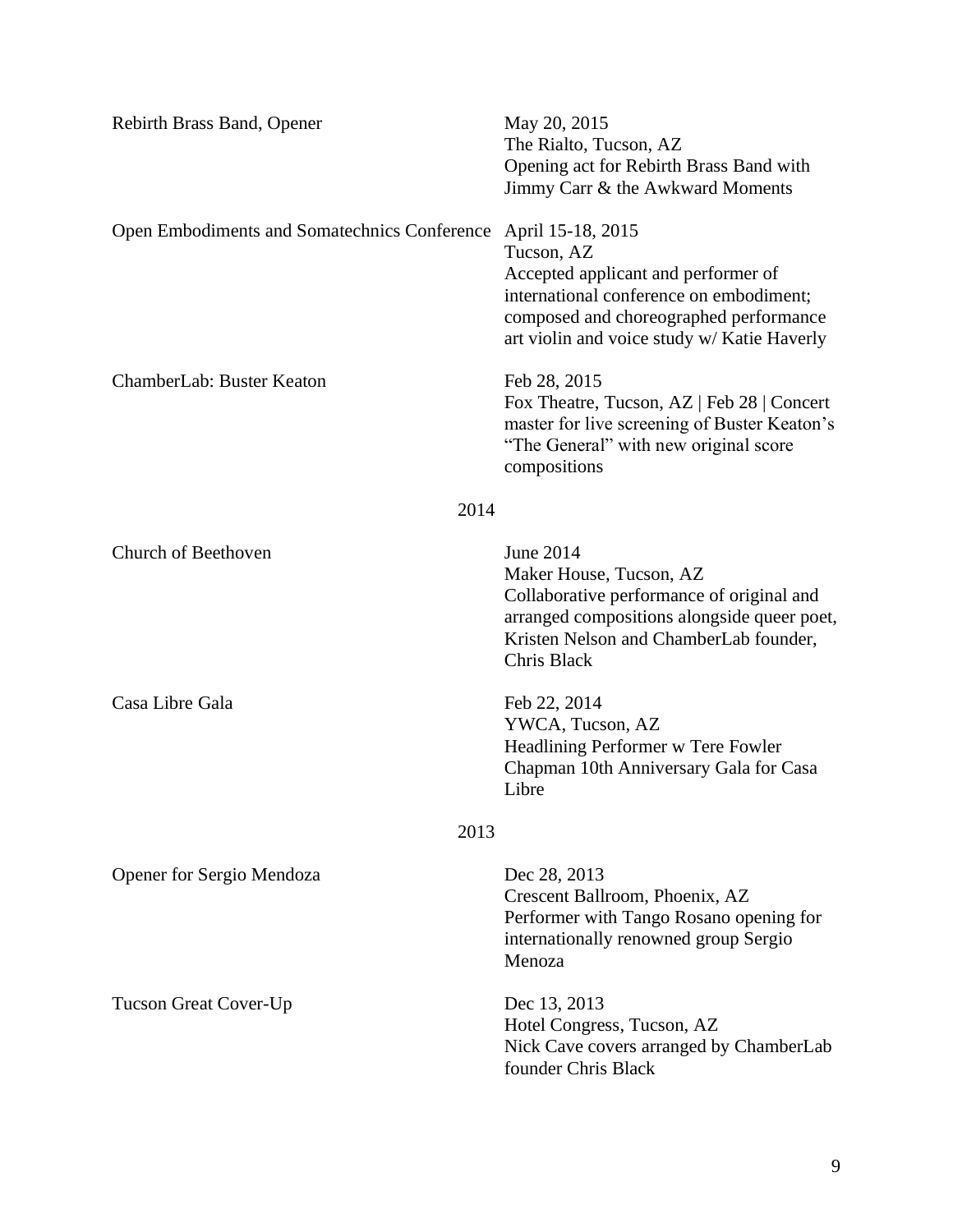| <b>Bicas Art Auction</b>                                                                                        | Dec 5, 2013<br>Whistle Stop Depot, Tucson, AZ<br>Debut performance with Two-Door<br>Hatchback                                                                                                |
|-----------------------------------------------------------------------------------------------------------------|----------------------------------------------------------------------------------------------------------------------------------------------------------------------------------------------|
| ChamberLab                                                                                                      | Sept 30, 2013<br>Hotel Congress, Tucson, AZ<br>Featured violinist for Chamber Lab line-up<br>of alt-classical new compositions with live<br>painting from esteemed muralist, Joe Pagac       |
|                                                                                                                 | 2012                                                                                                                                                                                         |
| [No performances Oct 2012-June 2013, served as a volunteer with AmeriCorps NCCC,<br>Congressional Award Winner] |                                                                                                                                                                                              |
|                                                                                                                 | 2010                                                                                                                                                                                         |
| Guest artist, Lewis Nielson concert series                                                                      | November 2010<br>Oberlin Conservatory, Oberlin, OH                                                                                                                                           |
|                                                                                                                 | 2009                                                                                                                                                                                         |
| Concerto for violin and piano, Lou Harrison                                                                     | <b>May 2009</b><br>Oberlin Conservatory, Oberlin, OH<br>Soloist with Oberlin Wind Ensemble                                                                                                   |
|                                                                                                                 | 2007                                                                                                                                                                                         |
| Oberlin Orchestra                                                                                               | January 2007<br>Carnegie Hall, New York, NY<br>Renowned conductor Robert Spano<br>conducts selected Oberlin Students at<br>Carnegie for performance of Jennifer<br>Higdon, Mozart and Bartok |
|                                                                                                                 | 2006                                                                                                                                                                                         |
| <b>Academy Festival Orchestra</b>                                                                               | Spring 2006<br>Albuquerque Academy, Albuquerque<br>Solo performance of Mozart Violin<br>Concerto No. 3 in GM                                                                                 |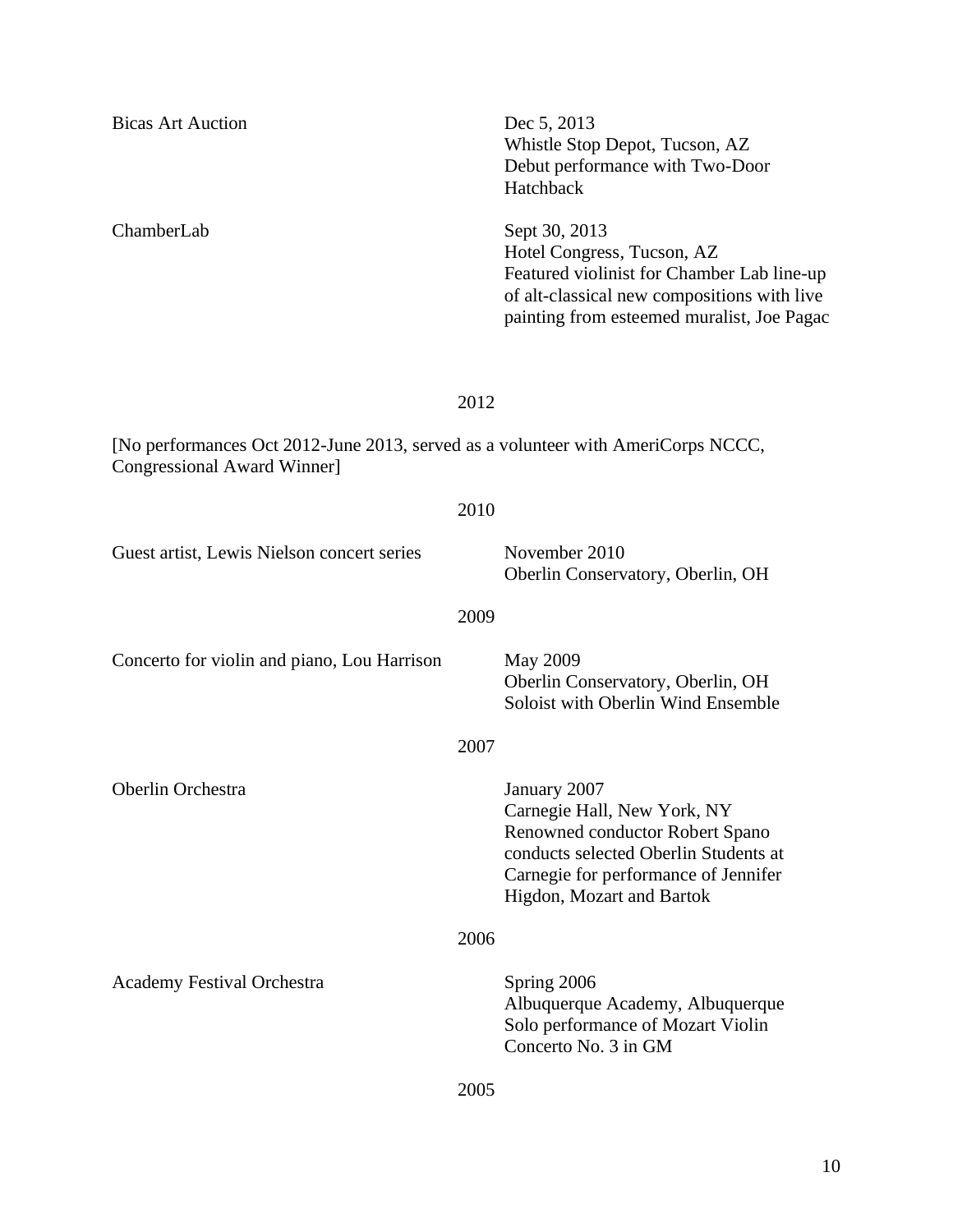| New Mexico Symphony Orch. Pops  | Dec 2005<br>Popejoy Hall, Albuquerque, NM<br>Featured youth soloist on holiday pop<br>concert series                                                             |
|---------------------------------|------------------------------------------------------------------------------------------------------------------------------------------------------------------|
| UNM Children's Hospital Benefit | Sept 2005<br>Albuquerque, NM<br>Invited featured youth performer for the<br>University of New Mexico hospital benefit                                            |
| Brandenburg Concerto No. 4,     | <b>Fall 2005</b><br>Albuquerque Academy, Albuquerque, NM<br>Audition winner and featured concert soloist<br>with the Academy Festival Orchestra                  |
|                                 | 2003                                                                                                                                                             |
| Albuquerque Youth Symphony      | Spring 2003<br>Carnegie Hall, New York, NY<br>Concertmaster and soloist for high school<br>orchestra and Carnegie Hall premiere<br>performance                   |
|                                 | 2001                                                                                                                                                             |
| New Mexico Symphony Orchestra   | Oct 2001<br>Popejoy Hall, Albuquerque, NM<br>Hand selected featured youth performer, one<br>of three; performed the third movement of<br>Mozart's Concerto No. 3 |

# **HONORS & AWARDS**

Grant Recipient, Pivot Grant, Arts Foundation for Tucson & Southern Arizona, Tucson, AZ (2020- 21)

Grant Recipient, stArt mini-Grant, (2019-20)

2<sup>nd</sup> Place Finalist, FORGE Business Incubator, University of Arizona, Spring 2020

Scholarship Winner, Katie Haverly Artist Life Coaching, 2014

Recipient, Presidential Service Award, for volunteer service with Americorps NCCC, National 2012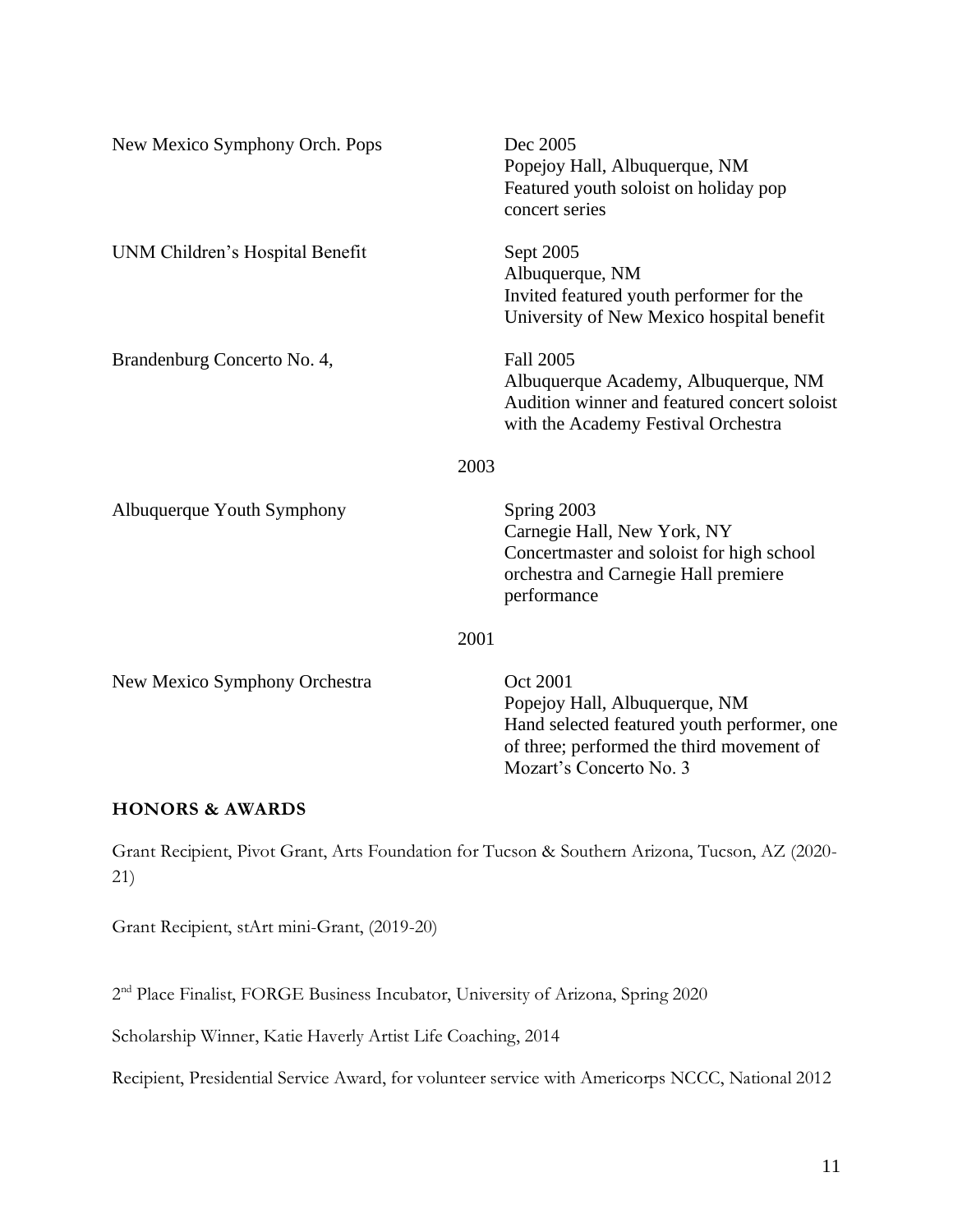Recipient, Congressional Service Award, for volunteer service with Americorps NCCC, National 2012

International Fellow, Winant and Clayton Scholar for non-profit work, London, UK, 2011

Scholarship recipient, Oberlin Dean's Merit Award Scholarship, Oberlin, OH, 2006-2010

Winner, Alpha Iota Honorary Scholarship, Albuquerque, NM, 2006

Winner, Santa Fe Pro Musica Grand Prize, Santa Fe, NM, 2005

Winner, Alpha Iota Honorary Scholarship Winner, Albuquerque, NM, 2005

Winner, Nicholas Green Distinguished Student Award with the National Association of Gifted Children, Albuquerque, NM, 1999-2000

# **SELECTED PROFESSIONAL AND COMMUNITY SERVICE**

Panel for Grant Reviw, Arts Foundation General Operating Support, 2019-2020

Vice President, Board of Directors, Casa Libre En La Solana, Arizona, May 2018-June 2019

Member, Board of Directors, Casa Libre En La Solana, Arizona, Oct 2017-May 2018

Corps Member, Americorps NCCC, Pacific West Coast, Fall 2011-Spring 2012

ADD ARTS FOUNDAITON GRANT COMMMITTEE ADD MUSIC CONFERENCES AND WORKSHOPS YOU'VE ATTENDED

# **PERFORMANCE ENSEMBLES**

RogueViolin 2020-present Santa Cruz, CA Solo violin looping & production alias

Sapphocracy 2020

Tucson, AZ Duo project w/ vocalist Erin Henderson

Tucson, AZ Violinist for corporate gig service

Lucky Devils Band 2019